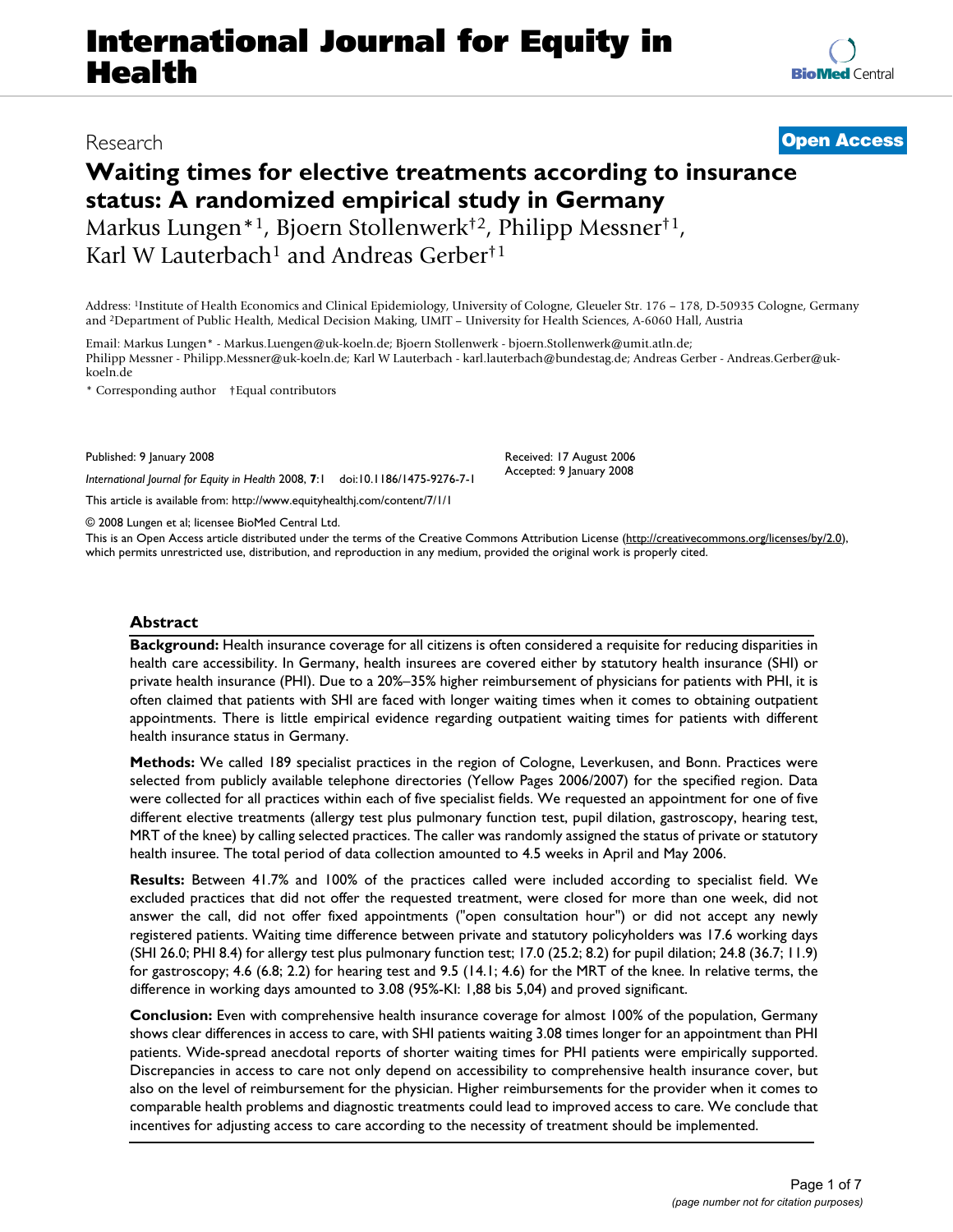#### **Background**

A large number of studies have investigated and provided evidence of differential treatment of patients according to ethnic membership, sex and geographical region [1-4]. There are, however, few studies which have focused on the effects of insurance cover on the accessibility of health care services and the allocation of appointments for elective treatments and in turn upon reduced waiting times [5-7]. Studies in the US demonstrated longer waiting times for appointments following a reduction of Medicare reimbursement based on randomized telephone calls with randomly assigned insurance types [8,9]. It was shown that, in comparison to Medicare insurees, privately insured or out-of pocket-payers were more likely to receive an outpatient appointment within one week [10]. Within paediatric care, data from California have pointed to differences in treatment according to insurance status in the fields of surgery, urology, and orthopaedics [11-13]. There is evidence to suggest that physicians are responsive to financial incentives [14,15]. Patients' insurance status could be an indication of the level of financial reimbursement for the physician. Anecdotal reports in Germany generally conjecture that a patient's insurance status influences the allocation of appointments by registered physicians in private practices. To date, there are no studies in which physicians have been randomly contacted regarding appointment requests.

This issue is of particular relevance. While insurance coverage is available to almost all citizens in Germany, the type of insurance status has an effect on the amount which the physician is reimbursed. Approximately 10% of the German population is covered by comprehensive private health insurance. This form of insurance is not open to all segments of the population, but is compulsory for civil servants and optional for the self-employed and individuals with an annual income of more than 47.250 Euros (60.000 US\$; 32.500 GBP). It is not possible for other population groups to take out a comprehensive private insurance policy, though supplementary private insurance packages remain an option. These additional policies currently only offer a modified range of services within inpatient care, including treatment by the chief consultant and allocation of a bed in a single room.

Given that private insurance premiums are based on morbidity and age and statutory comprehensive health insurance contributions on income, the extent to which insurance from a private company leads to increased policyholder contributions or premiums in individual cases can not be discerned. It is due to these premium guidelines that groups of individuals with lower morbidity and higher income tend to be more greatly represented within comprehensive private insurance.

A patient's status as private policyholder signifies a revenue for the physician which is approximately 20–35% higher than that which is to be gained in treating statutory insurees. For this reason it has been conjectured that physicians are more inclined to offer private policyholders an appointment and that ensuing treatment of these patients is carried out more efficiently. Given that out-patient care in Germany is almost entirely provided by private practices (and not by outpatient clinics/departments or hospital ambulatory care centres), potential consequences for the general health care situation are immense.

The following study investigate whether private patients are preferred over statutory health insurance policyholders in the allocation of appointments for elective outpatient treatments.

#### **Methods**

An appointment was requested from those practices included in the current study by means of a telephone call. In Germany, requesting an appointment per telephone is a standard procedure when it comes to making initial contact regarding elective treatments. For each of the selected specialist fields, appointment requests were made using standardized conversation guidelines within a period of a few days. The total period of data collection amounted to 4.5 weeks in April and May 2006. In a randomized manner and with a probability of 50%, the caller claimed to be either privately or statutorily insured. Each practice was thus only called for one appointment. We assumed that repeatedly calling using the same conversation script could attract unnecessary attention. The caller did not request an appointment in the near future and further did not provide any exceptional reasons for the allocation of an appointment at either an earlier or later date. In the case that the particular health insurance company was asked for, a market leading company in the respective insurance sector was named. Upon inquiry of the name of the referring physician, a fictitious physician from a distant region was named and a recent move to the present area referred to.

#### *Selection of physicians' practices*

Practices were selected from publicly available telephone directories (Yellow Pages 2006/2007) for the region Cologne/Bonn/Leverkusen. Data were collected for all practices listed under each specialist field in the directory. Given that the number of practices in the region of Cologne was below a threshold of 20, the selection was expanded to include the neighbouring regions of Leverkusen and Bonn. Criteria for the exclusion of practices were as follows: 1. Practice did not offer the treatment in question. 2. Practice was currently closed for more than one week of vacation. 3. Practice proved unattainable after three attempted calls at various points in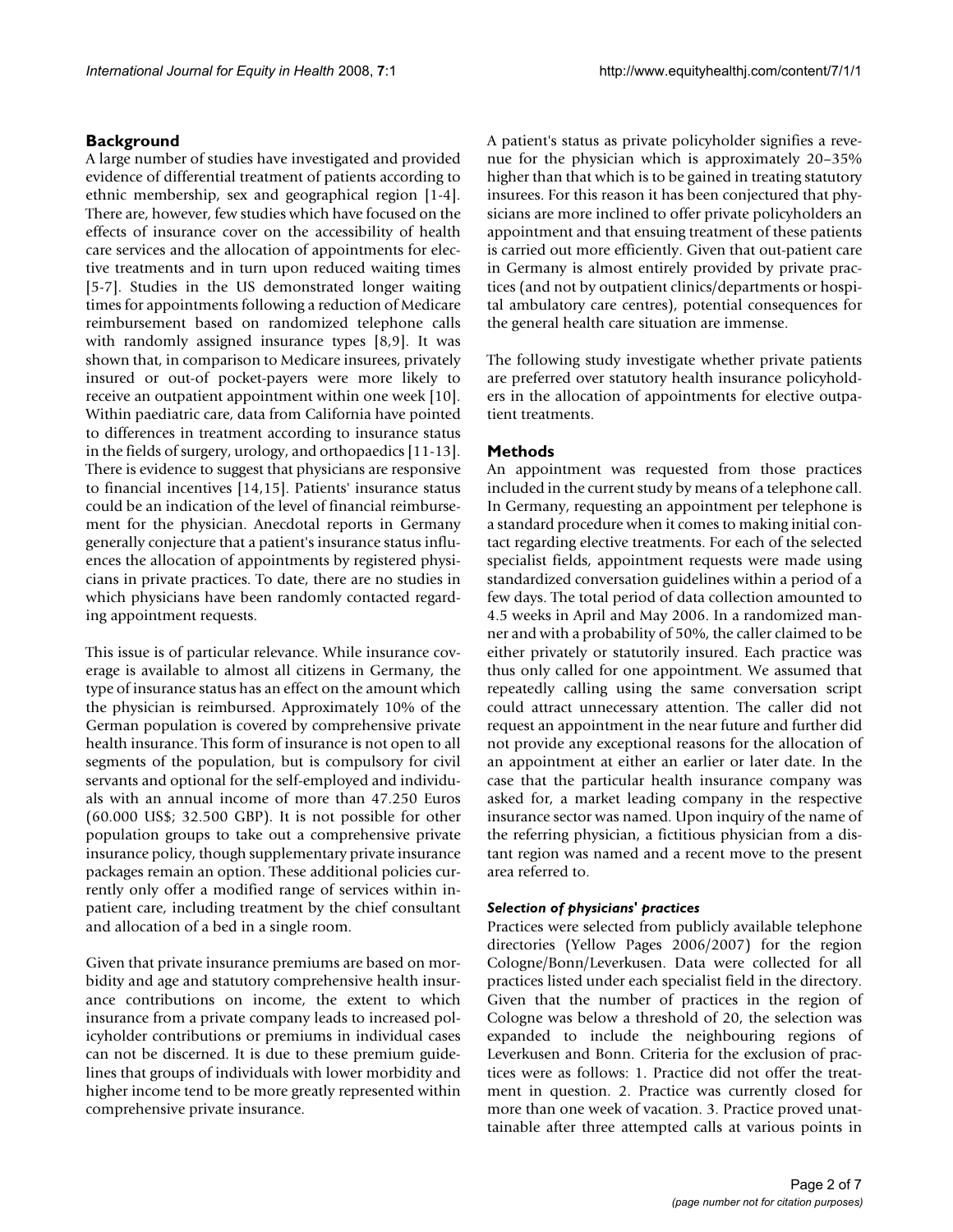time during the investigation (not including cases of "line busy"). 4. Practice offered only an open consultation hour and no fixed appointments. 5. Practice treated only private patients or did not accept newly registered patients. 6. Practice no longer existed. Each practice was randomly called by either a supposedly private or supposedly statutory health insuree. Insurance status was mentioned during each phone call.

#### *Selection of interventions and region*

Interventions were selected according to the following criteria: 1) Treatment should not be considered an emergency, but rather an elective intervention. 2) Specialist care, however, was indicated. 3) Condition is relatively prevalent among the population. Interventions and specialist fields of the physicians are displayed in Table 1. In Germany, all five selected interventions are generally performed during a single elective appointment/visit and are often handled on the basis of an outpatient referral from a general practitioner to a specialist.

Requests for appointments for a colonoscopy (gastroenterology) and arthroscopy of the knee (orthopaedics) were also initially planned. These were, however, excluded on account of the emerging fact that colonoscopy patients must first take part in informational courses (colonoscopy as a preventative measure) and that arthroscopies are almost exclusively carried out in outpatient hospitals.

The region Cologne, Leverkusen and Bonn is homogeneous with regard to population density and the subsequent geographical distribution of physicians' practices and specialty practices. The region is typical of an urban West German setting.

#### *Statistical analyses*

Both univariate analysis, referring to one specialist field at a time, and multivariate analysis, in terms of a multivariate regression model, were performed. For univariate analysis the Wilcoxon rank sum test, also known as Mann-Whitney test, was performed. Furthermore, the average of days of waiting time (working days) and the corresponding standard deviation were reported for each payment source.

For multivariate analysis, the waiting time (response variable) was modelled using a generalized linear model (GLM) from the quasi-Poisson-family with the log link function [16,17]. The number of working days between phone call and appointment was employed as response variable. Health insurance status (indicator variable) and specialist field (factor variable) were introduced as regressor variables. The interaction between specialist field and insurance status was not included in the model equation, as this effect did not reach significance ( $p = 0.40$ ). The 5% significance level was used for all statistical tests.

#### **Table 1: Number of practices included in the study according to specialist field and intervention**

| Specialist field            | Intervention                                 | Data collection for all<br>practices | Number of physicians'<br>practices | Number of practices<br>included |
|-----------------------------|----------------------------------------------|--------------------------------------|------------------------------------|---------------------------------|
| Allergology/Pulmonology     | Allergy test plus pulmonary<br>function test | Yes (Cologne/Bonn/<br>Leverkusen)    | $SHI^*I2$                          | SHI: 5<br>41.7%                 |
|                             |                                              |                                      | PHI**: 12                          | <b>PHI: 5</b><br>41.7%          |
| Ophthalmology               | Pupil dilation                               | Yes (Cologne)                        | <b>SHI: 30</b>                     | <b>SHI: 22</b><br>73.3%         |
|                             |                                              |                                      | <b>PHI: 31</b>                     | <b>PHI: 22</b><br>71%           |
| Gastroenterology            | Gastroscopy                                  | Yes (Cologne/Bonn/<br>Leverkusen)    | SHI: 6                             | SHI: 5<br>83.3%                 |
|                             |                                              |                                      | PHI: 5                             | <b>PHI: 5</b><br>100%           |
| Oto-rhino-laryngology (ENT) | Hearing test                                 | Yes (Cologne)                        | <b>SHI: 31</b>                     | <b>SHI: 22</b><br>71%           |
|                             |                                              |                                      | <b>PHI: 31</b>                     | <b>PHI: 24</b><br>77.4%         |
| Diagnostic Radiology        | MRT of the knee                              | Yes (Cologne/Bonn/<br>Leverkusen)    | <b>SHI 16</b>                      | SHI: 8<br>50%                   |
|                             |                                              |                                      | <b>PHI 15</b>                      | <b>PHI: 10</b><br>66.7%         |

MRT = Magnetic resonance tomography

\* SHI = statutory health insurance

 $**$  PHI = private health insurance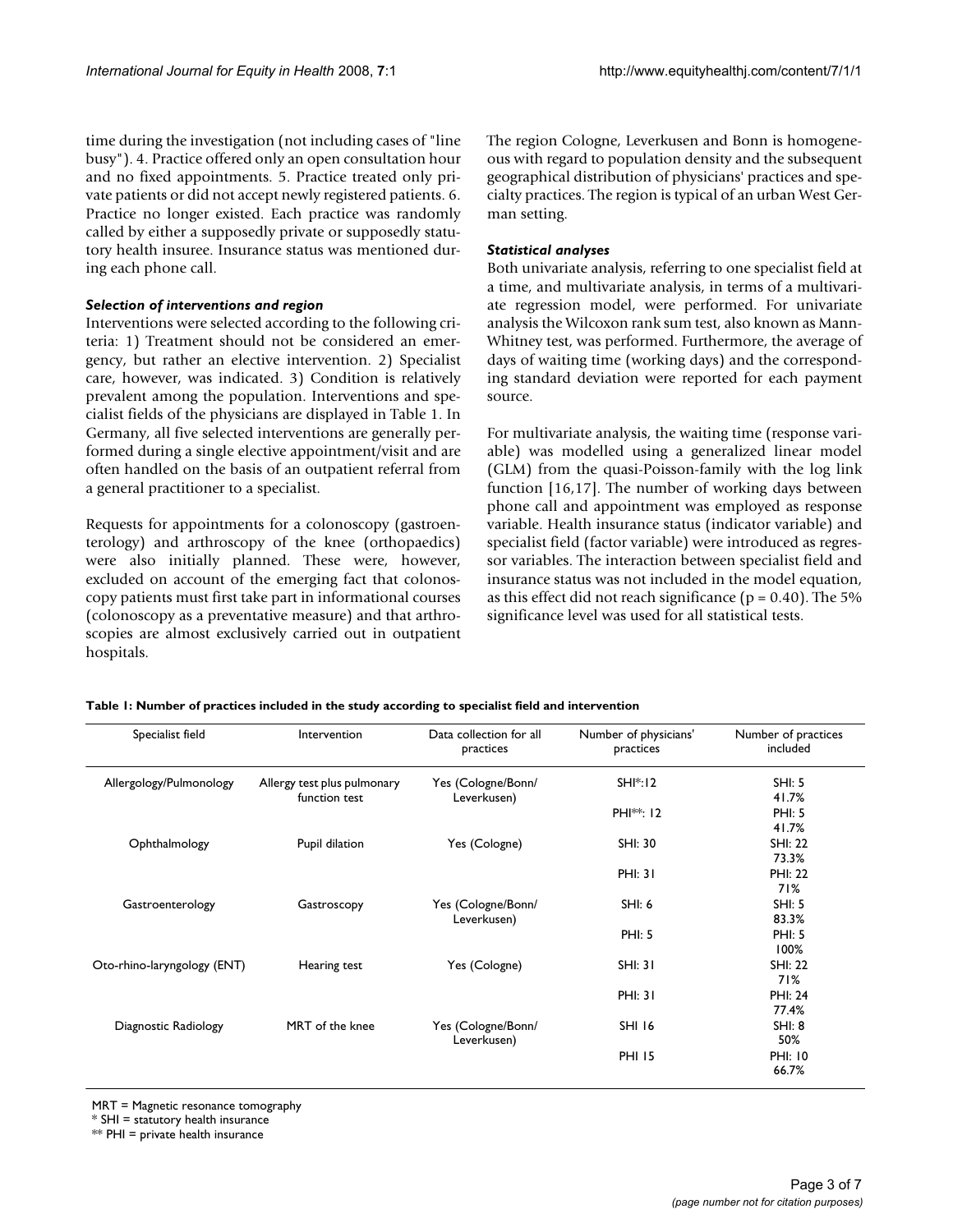#### **Results**

A total of 189 practices were called; the inclusion rate varied between 41.7% and 100% depending on specialist field and health insurance status (Table 1). A total of 61 of the 189 practices were excluded in line with the criteria listed above. The number of practices excluded is displayed in Table 2 according to each of the six criteria. Most practices were excluded because of the lack of offering the service or treatment chosen for the specialty (34.4% of all exclusions). Only limited relevance had the offering of open consultation hours (16.4%) which might lead to a first-come first-serve line with no preferential treatment of PHI patients. However, anecdotal evidence indicates that open consultation hours lead to an even more considerable reduction in waiting times for PHI patients.

The number of included offices was highest in the specialist field ENT (46 included offices) and lowest in the specialist fields "Allergology/Pneumology" and "Gastroenterology" (10 included offices each).

Waiting time differed significantly between public and private insured in all but one specialist field (see Table 3). The only exception was the specialist field "Allergology/ Pneumology" ( $p = 0.207$ ). The relative difference was lowest in the specialist field "Allergology/Pneumology", where public insured had to wait 1.4 times as long and highest in "Diagnostic Radiology", where public insured had to wait 16.8 times longer than private insured. However, the relative differences in waiting time between the specialist fields was not significant ( $p = 0.40$ ). The overall relative difference, as derived from the multivariate regression model, amounted 3.1 (95% confidence interval:  $[1.9-5.0]$ .

The parameter estimates of the multivariate regression model are presented in Table 4. No parameter estimates are presented for the insurance status SHI and for the specialist field "Allergology/Pulmonology", because they serve as reference.

Significance levels of the regressor variables "Health Insurance Sstatus" and "Specialist Field" are presented in Table 5. Both variables had a significant effect on waiting time: "Health Insurance Status" (p < 0.001) and "Specialist Field" ( $p = 0.005$ ).

The expected number of days to be waited leading up to appointment date, according to the multivariate regression model, is presented in Table 6 for each of the interventions according to insurance status. The absolute difference in waiting times between SHI and PHI patients is highest in "Gastroscopy" (24.8 days; SHI: 36.7; PHI: 11.9) and lowest in "ENT" (4.6 days; SHI 6.8 days; PHI 2.2).

### **Discussion**

Using a selection of elective out-patient examinations/ interventions in five specialist fields, we investigated the extent to which insurance status influences the allocation of next possible appointments. Earlier appointments were offered to privately insured patients by physicians' practices in all specialist fields. In terms of relative differences, publicly insured had to wait about three times longer than privately insured.

Resneck et al. (2004), who conducted a similar study based on randomly assigned insurance types, also found a strong impact of reimbursement level on appointment waiting times in the field of dermatology. [8] While the length of waiting times was generally higher than in Germany (30 to 50 days), the study revealed a potential influence of regional differences in market shares and level of reimbursement. Furthermore, all previous studies using telephone calls to request a hypothetical appointment have shown that reimbursement levels have a strong impact on waiting times [7-10,18]. Hu and Reuben (2002) have, however, pointed out that the structure of managed care in the health care market rather than reimbursement per se, could influence practice patterns in terms of the time spent with the patient and hence access to care [19].

#### **Table 2: Reasons for exclusion of practices initially selected from the telephone directory**

| Reason for exclusion                                                                                                | Total number of practices<br>excluded $n = 61$ ) | Percent of excluded practices<br>$(61 = 100\%)$ |
|---------------------------------------------------------------------------------------------------------------------|--------------------------------------------------|-------------------------------------------------|
| Service/Treatment in question not offered, e.g. pulmonary function test                                             | 21                                               | 34.4                                            |
| Practice closed for vacation for more than I week after the initial call (as<br>indicated on the answering machine) | ь                                                | 9.8                                             |
| Practice not attainable after three attempts (excluding "line busy")                                                |                                                  | 6.6                                             |
| Practice offering only open consultation hours                                                                      | 10                                               | 16,4                                            |
| Exclusive service for private insurees                                                                              | 13                                               | 21.3                                            |
| Practice no longer in service                                                                                       |                                                  | 11.5                                            |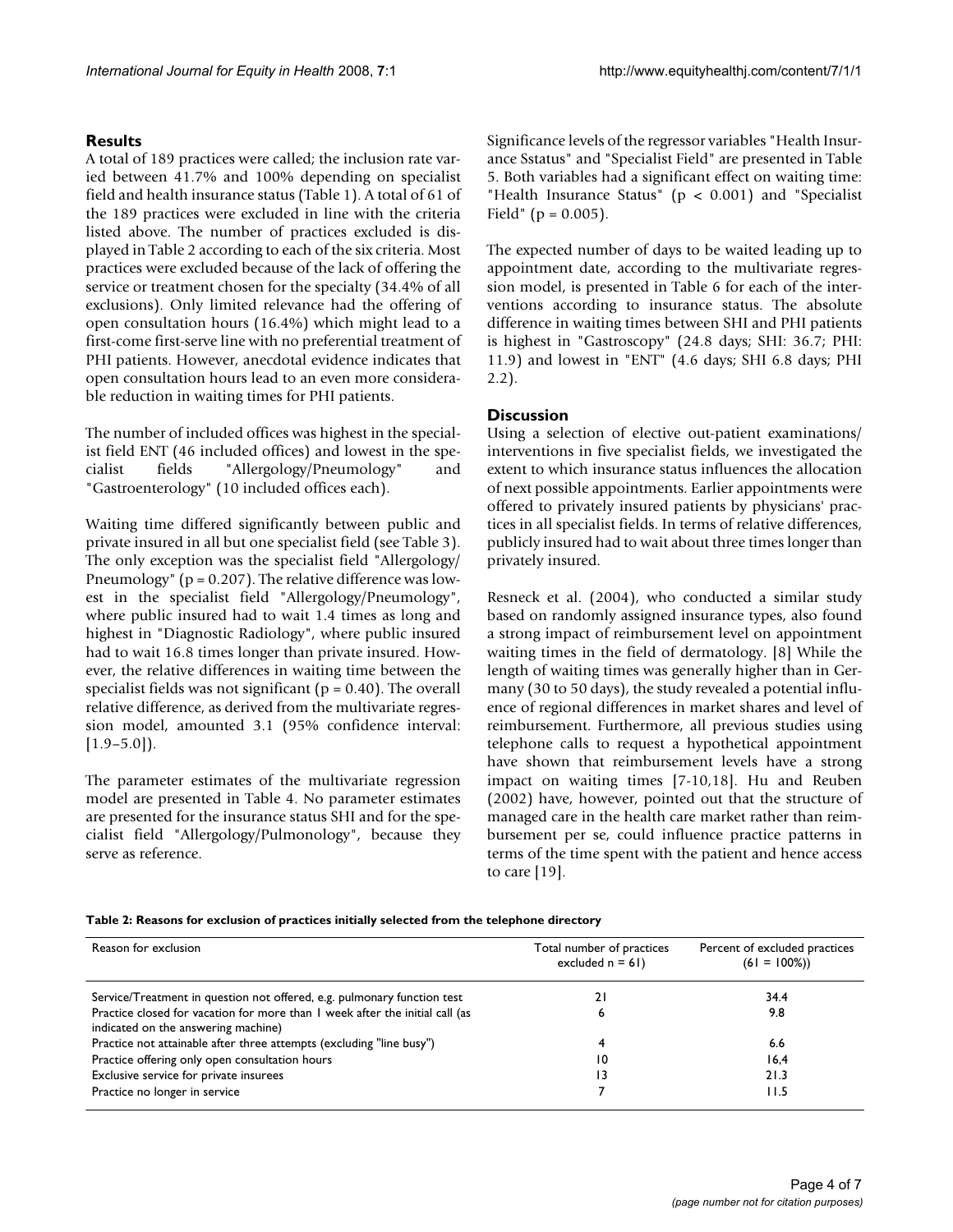#### **Table 3: Test statistics**

| Specialist field       | Public insurance |      |    | Private insurance |      |    | Test statistic W | p value | Ratio           |
|------------------------|------------------|------|----|-------------------|------|----|------------------|---------|-----------------|
|                        | Mean             | Std. | N  | Mean              | Std. | N  |                  |         |                 |
| Allergology/Pneumology | 19.8             | 6.3  |    | 14.6              | 6.2  |    | 6.0              | 0.207   | $\mathsf{I}$ .4 |
| Ophthalmology          | 24.9             | 32.7 | 22 | 8.5               | 13.9 | 22 | 128.5            | 0.008   | 2.9             |
| Diagnostic Radiology   | 18.5             | 17.0 | 8  | IJ                | 1.7  | 10 | 0.5              | < 0.001 | 16.8            |
| Gastroenterology       | 40.4             | 28.7 | 5  | 8.2               | 6.1  | 5  | 1.0              | 0.020   | 4.9             |
| <b>ENT</b>             | 6.0              | 6.7  | 22 | 2.9               | 5.3  | 24 | 168.0            | 0.031   | 2.1             |

Std. = standard deviation;  $N =$  number of subjects

#### **Table 4: Parametric coefficients**

|                                       | Estimate | Std. Error | exp(Estimate) | 95% CI       | t value  | $Pr(>\vert t \vert)$ |
|---------------------------------------|----------|------------|---------------|--------------|----------|----------------------|
| (Intercept)                           | 3.257    | 0.329      | n.r.          | n.r.         | 9.908    | $\leq 0.001$ ***     |
| Private insurance policyholder        | $-1.124$ | 0.251      | 0.32          | [0.20, 0.53] | $-4.475$ | $< 0.001$ ***        |
| Specialist field Ophthalmology        | $-0.032$ | 0.359      | 0.97          | [0.48, 1.96] | $-0.089$ | 0.929                |
| Specialist field Diagnostic Radiology | $-0.608$ | 0.466      | 0.54          | [0.22, 1.36] | $-1.305$ | 0.194                |
| Specialist field Gastroenterology     | 0.346    | 0.422      | l.41          | [0.62, 3.23] | 0.819    | 0.414                |
| Specialist field ENT                  | $-1.348$ | 0.440      | 0.25          | [0.11, 0.62] | $-3.064$ | $0.003**$            |

Response: Waiting time (days); link-funktion: logarithm; family: quasi-Poisson; model type: generalized linear model; n.r. = "not relevant")

#### **Table 5: Significance of model terms**

|                  | Df |        | p-value |
|------------------|----|--------|---------|
| Insurance status |    | 20.029 | < 0,001 |
| Specialist field |    | 5.453  | 0.005   |

Response: Waiting time (days); link-funktion: logarithm; family: quasi-Poisson; model type: generalized linear model.

#### **Table 6: Number of working days to be waited leading up to appointment date according to insurance status and specialist field/ intervention**

| Working days to be waited leading<br>up to intervention |            |      |                            |                                                  |  |  |  |
|---------------------------------------------------------|------------|------|----------------------------|--------------------------------------------------|--|--|--|
| Intervention/Examination                                | <b>SHI</b> | PHI  | Difference in working days | Difference expressed in<br>% of PHI-waiting time |  |  |  |
| Allergy test and pulmonary function test                | 26.0       | 8.4  | 17.6                       | 210%                                             |  |  |  |
| Pupil dilation                                          | 25.2       | 8.2  | $\overline{17}$            | 207.3%                                           |  |  |  |
| MRT of the knee                                         | 4.1        | 4.6  | 9.5                        | 206.5%                                           |  |  |  |
| Gastroscopy                                             | 36.7       | 11.9 | 24.8                       | 208.4%                                           |  |  |  |
| Hearing test                                            | 6.8        | 2.2  | 4.6                        | 209%                                             |  |  |  |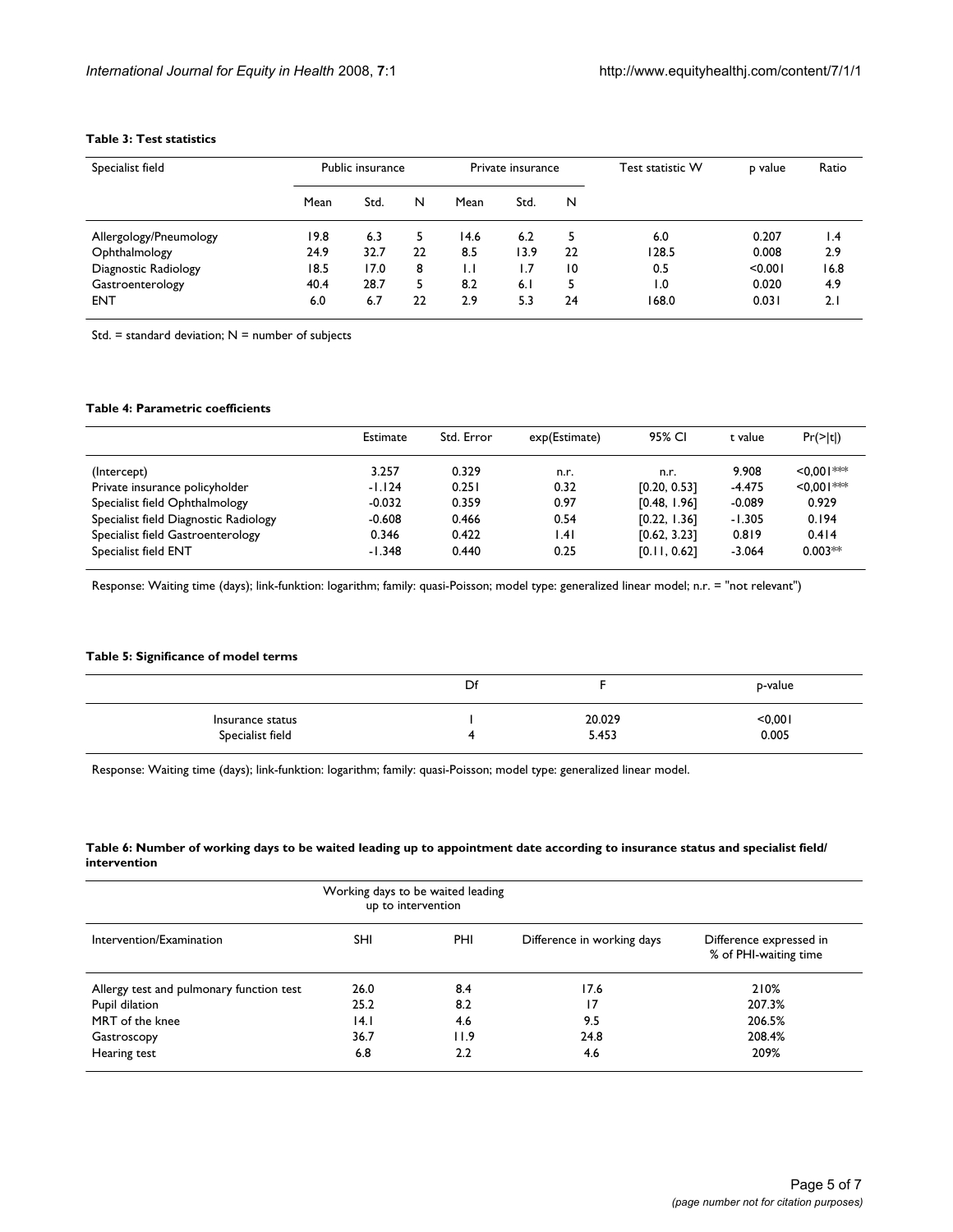Several limitations of our trial should be noted. Firstly, it was performed in only one geographical region, without testing whether these findings are also representative of other areas. The region observed in this study features a rather high percentage of private insurance policyholders (as typical of cities). Whether this results in potentially longer or shorter waiting times for those with private insurance currently remains unclear. On the one hand, it is possible that a higher percentage of privately insured individuals may lead to less competition between practices in gaining private patients, which in turn could entail longer waiting times for this group of patients. On the other hand, a high percentage of PHI policyholders may permit more practices which exclusively serve this sector, so that waiting times for these patients is even shorter. As can be seen in Table 2, 13 of the 189 practices selected from the telephone directory were excluded due to the fact that they only accepted private insurees; this is equal to 7% of the total practice sample. Since these practices were excluded, it remains unclear whether waiting time differences between SHI and PHI insurees are even larger when these practices are included. Nevertheless, our finding clearly underscores that discrepancies in physicians' reimbursements are associated with disparities in access to treatment.

Secondly, the selection of elective interventions in the present study included only those which are not known to be associated with inferior quality of medical results for patients with later appointments. It is, however, largely refuted that a relationship between quality of results and waiting time does not exist. Prentice and Pizer (2007) found evidence of an association between long waiting times for outpatient health care and negative health outcomes such as mortality for patients of Veterans Affairs medical centres [20]. At the very least, the perceptions of the patient, together with his/her uncertainty regarding the expected treatment or examination results, appear to result in a worsening of the subjective situation.

#### **Conclusion**

It is our view that the findings of the current study carry considerable consequences for health policy. According to these findings, the introduction of comprehensive health insurance coverage is not adequate in establishing equal access to medical treatment for all citizens. Rather, possible discrepancies in the level of reimbursement between individual insurance status' have an immense influence on access to health services in the case of identical illnesses.

In Germany, a stringent distinction between private and statutory health insurance prevails, which does not apply to additional, but rather to comprehensive insurances. Individuals with a higher income and lower morbidity tend to have improved access to medical services through comprehensive private insurance. It is in part argued that unequal access is to be found in all health systems, in so far as differences in income, willingness-to-pay and correspondingly susceptible and amenable physicians exist. This is no doubt true. However, private insurance in Germany is clearly restricted to population groups with evident risk selection and financial favouritism. A lively debate is currently underway in Germany concerning the harmonization of reimbursement modi for SHI and PHI patients. The alternative of introducing regulatory guidelines or even legal regulations for the safeguarding of equal access to care for all insurees is not applicable to the German situation. Firstly, it is obvious that a guideline would never be successful in forcing physicians to rearrange a waiting list, when strong financial incentives cause them to prefer certain groups of patients. Soft factors that are hard to control for, such as for example clinical conditions, would always lead to advantages for those patient groups that warrant higher reimbursement. Secondly, unlike other countries, there are no combined reimbursement schemes in Germany. Indeed, only two schemes exist: one for SHI insurees and the other for PHI insurees. The schemes mainly differ in the add-on factor found in the reimbursement of treatment provided to PHI insurees. Thirdly, both reimbursement schemes in Germany closely resemble a legal guideline. The PHI-scheme has the status of a government action, while the SHI-scheme is negotiated between the Federal Association of Physicians and health insurance companies. Harmonising reimbursements for the treatment of SHI and PHI patients in Germany is more a political than a legal issue.

In summary, our study demonstrates that reimbursement models have an impact on patient access to treatment, a fact often previously denied in Germany. From a health policy perspective, it is to be concluded that insurance coverage for the total population is not adequate in ensuring equal access to medical services. Rather, insurancedependent reimbursement also influences the access possibilities of the patient. In aspiring for equality, an assimilation of reimbursement models or the possibility of an effortless change between insurance systems would be recommendable. Access to care should be adjusted according to the necessity of treatment.

#### **Competing interests**

ML, BS, KWL and AG have received funding from statutory health insurance funds for various research projects in the last 5 years.

#### **Authors' contributions**

The study was designed by ML, AG and KWL and drafted in written form by ML. Statistical analyses were conducted by BS. Physicians were contacted (via telephone) by PM